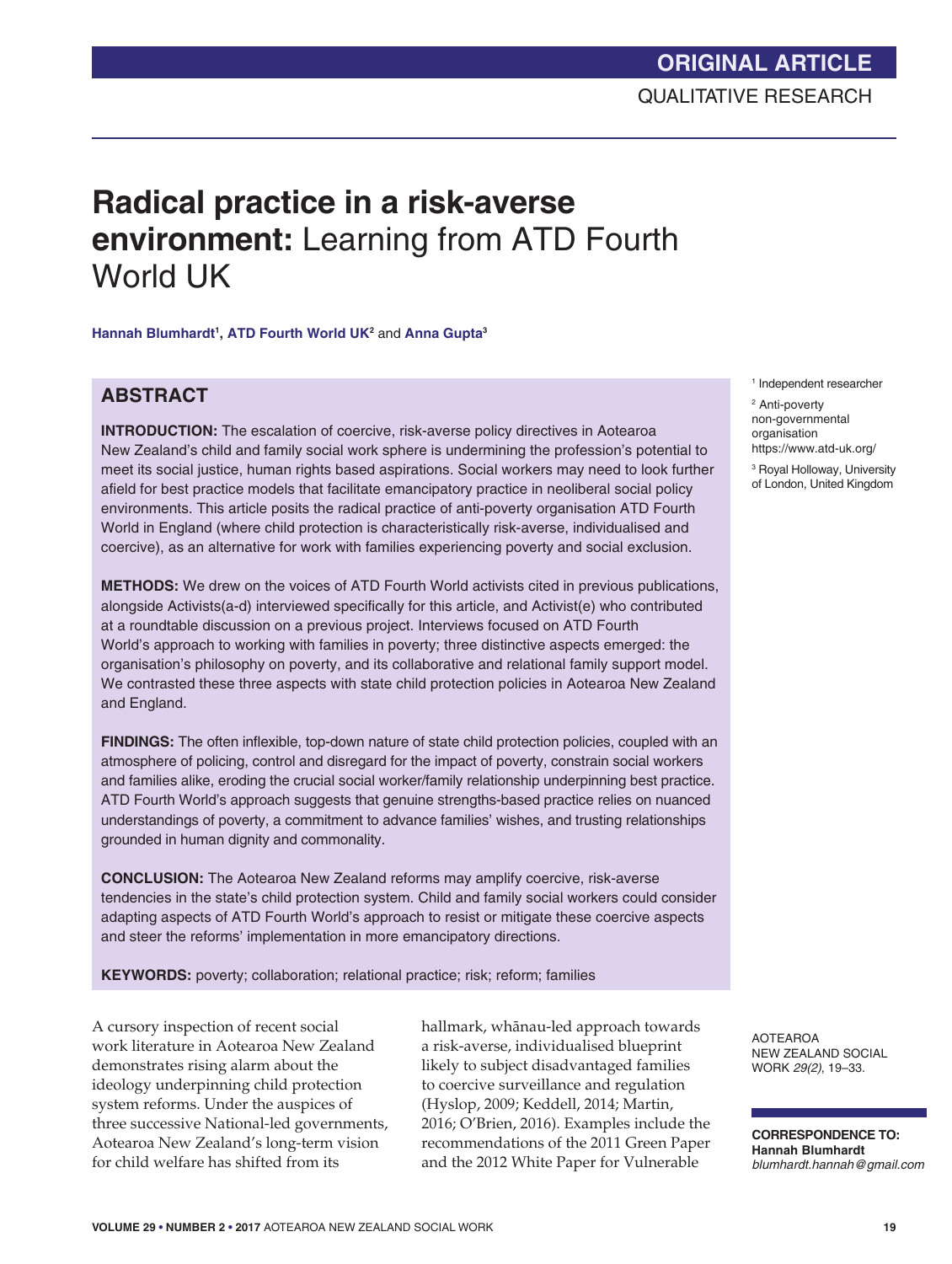# QUALITATIVE RESEARCH

Children; the insertion of the paramountcy principle in the Child, Young Persons and their Families Act 1989 (CYPFA); the introduction of the Vulnerable Children Act 2014 (VCA); and the overhaul and replacement of Child, Youth and Family (CYF) with Oranga Tamariki (the Ministry for Vulnerable Children), following the final report and recommendations of the Modernising Child Youth and Family Expert Panel (Expert Panel, 2015).<sup>i</sup>

The path that New Zealand's reforms are carving is all-too-familiar in England, where the drift towards risk-aversion has undermined the quality of social services provision (Featherstone, Morris, & White, 2014; Gupta, Blumhardt, & ATD, 2016; Warner, 2015). Forebodingly, the President of the Family Court Division of the High Court recently warned of a "looming crisis" as the English care system buckles under soaring numbers of children in care (Munby, 2016, n.p.). Illustrating the atmosphere of disillusionment, Featherstone, Morris, and White (2013) observe social workers' increasing "disquiet about contemporary policy and practice, and anxiety that the social justice aspect of social work is being lost in a child protection project … characterized by a muscular authoritarianism towards multiply deprived families" (p. 19).

This anxiety demonstrates the fragility of the social work profession's aspiration to promote human flourishing and emancipatory social justice (Hyslop, 2009; Keddell, 2011), highlighting the internal tension within the profession's twin directive to provide both care and control. As Hyslop (2009) notes, the "essence of social work is described as a contradictory mix of surveillance and empowerment," which "constantly seeks to balance an uneasy dialectical essence in its positioning at the intersection of social care and social control" (pp. 62–63). In England, risk-averse, neoliberal agendas have tipped child welfare policies overly towards control. Preserving the balance in post-reform Aotearoa New

Zealand requires scrutiny of possible strategies for maintaining social work's humane ethic in increasingly oppressive climates. This article posits anti-poverty organisation, All Together in Dignity Fourth World's (hereafter, ATD) radical socialjustice-based practice—which amplifies transformational goals even in neoliberal contexts—as inspiration, via three themes: acknowledging and addressing the impact of poverty; maximising collaborative practice; and adopting relational approaches to service provision.

ATD is a human rights based, anti-poverty, non-governmental organisation (NGO) operating in over 40 countries. Team members ("core workers") work and live alongside people in poverty ("activists"), providing practical support and a platform to amplify activists' voices on matters they value. In the UK, ATD's Family Support Programme, which covers community outreach, residential breaks and skill-sharing workshops, gives vulnerable, excluded families time, space and resources to access services and build support networks. The complementary Policy, Participation and Training projects support activists to advocate on policy and political issues. Through one such project, the Social Worker Training Programme, activists with experience of child-protection interventions deliver poverty-awareness modules to social work students and practitioners at partner universities, and debate and develop recommendations for child protection reform alongside social workers and academics.

This article includes the voices of activists cited in previous publications emerging from a workshop series linked to the Social Worker Training Programme. Ethical approval for those workshops was obtained through the Royal Holloway University of London process. In addition, Activists(a-d) were interviewed specifically for this article, and Activist(e) contributed at a roundtable discussion on *The Roles We Play: Recognising the Contribution of People in Poverty* (ATD & Sajovic, 2014). Ethical approval was not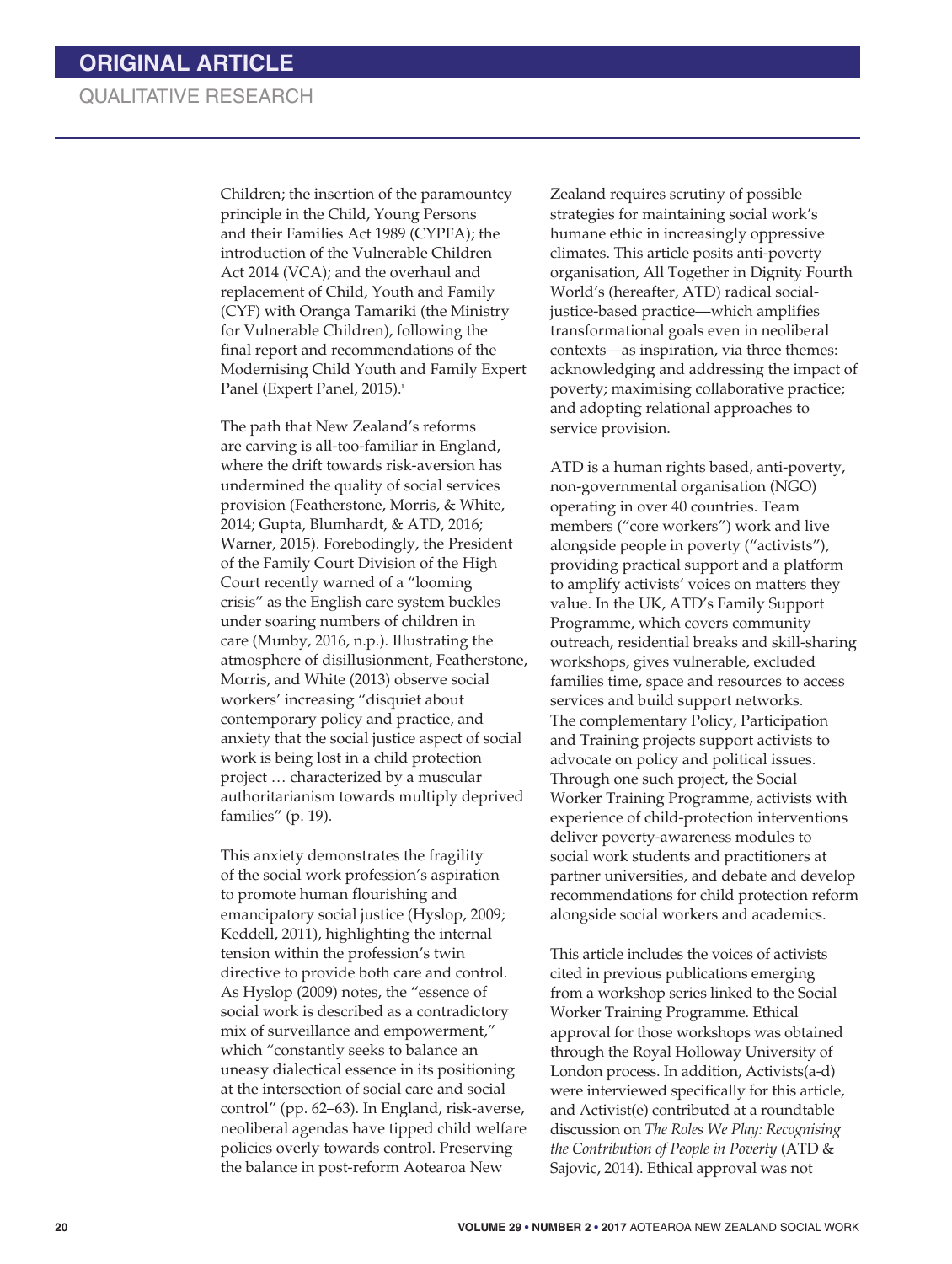separately sought for these interviews that were conducted voluntarily and collaboratively, by ATD, with long-term, active participants of their Social Worker Training Programme, explicitly for this article.

Although ATD is an NGO operating outside the strictures of social work systems, its philosophy and approach are adaptable, particularly for individual social workers' best practice. We apply learning from an English context, relevant given that Aotearoa New Zealand's reforms will construct a child protection model much closer to England's, and given parallels between the rate of children in poverty in care in England, and the prevalance of Máori children in Aotearoa New Zealand's care system. It exceeds this article's scope (and the authors' competencies) to suggest how better to weave tikanga and mátauranga Máori into social work's legislative and policy framework, or radical practice examples already operating within Te Ao Máori. We recognise this conversation's urgency, given 61% of children in care are Máori, and support the work many individuals and groups already do in this area (Walsh-Tapiata, 2004), including those, like the Máori Women's Welfare League, who are highlighting how the reforms might impact Máori. We hope the kaupapa guiding ATD can be seen as both compatible with and complementary to the critically reflective, anti-oppressive competencies necessary to support such radical resistances in Aotearoa New Zealand.

# **Acknowledging and addressing poverty's impact**

Advocating for families in poverty "does *not* say that children should not be properly protected. What it *does* say is that many parents would cope if problems associated with their poverty were taken seriously." (ATD, 2005, p. 5)

The "elephant in the room" has become the cliché moniker for poverty in child and family social work. Despite evidence linking material deprivation, social work interventions, and causative factors of abuse and neglect (Featherstone, 2016; Gupta, 2015; Pelton, 2015; Tobis, 2013), social work policy frequently downplays structural factors like poverty, inequality and social exclusion (ATD, 2005; Gupta, 2015). The Aotearoa New Zealand reforms are no exception (Oak, 2016; O'Brien, 2016). Since neoliberalisation in the 1980s, both income inequality and numbers of households in poverty have greatly increased, causing significant social disruption (Rashbrooke, 2013), and prompting research into the links between childhood poverty and lifelong vulnerabilities (Boston & Chapple 2014). Yet, the Expert Panel's final report mentions poverty once, while references to poverty and other structural factors disappeared from policy documents defining the reforms' focus on "vulnerable children" (O'Brien, 2016). In an exchange in the House of Representatives, the Minister for Social Development (2016) confirmed that Oranga Tamariki would prioritise reducing child abuse and neglect, not child poverty.

Ignoring how poverty and structural factors create or compound families' difficulties inevitably emphasises individual responsibility and parental blame (Gupta, 2015; Tobis, 2013, p. xxv); if surrounding circumstances are not influential in creating these difficulties, something intrinsic to the family must be. Recently, Aotearoa New Zealand's former Minister of Police, Judith Collins MP reflected this logic, commenting that:

…it's people who don't look after their children, that's the problem… I can tell you it is not just a lack of money, it is primarily a lack of responsibility… I see a poverty of ideas, a poverty of parental responsibility, a poverty of love, a poverty of caring. (Frykberg, 2016, n.p.)

The Children Commissioner's Expert Advisory Group on Solutions to Child Poverty (CCEAG, 2012) encountered similar views regarding parental responsibility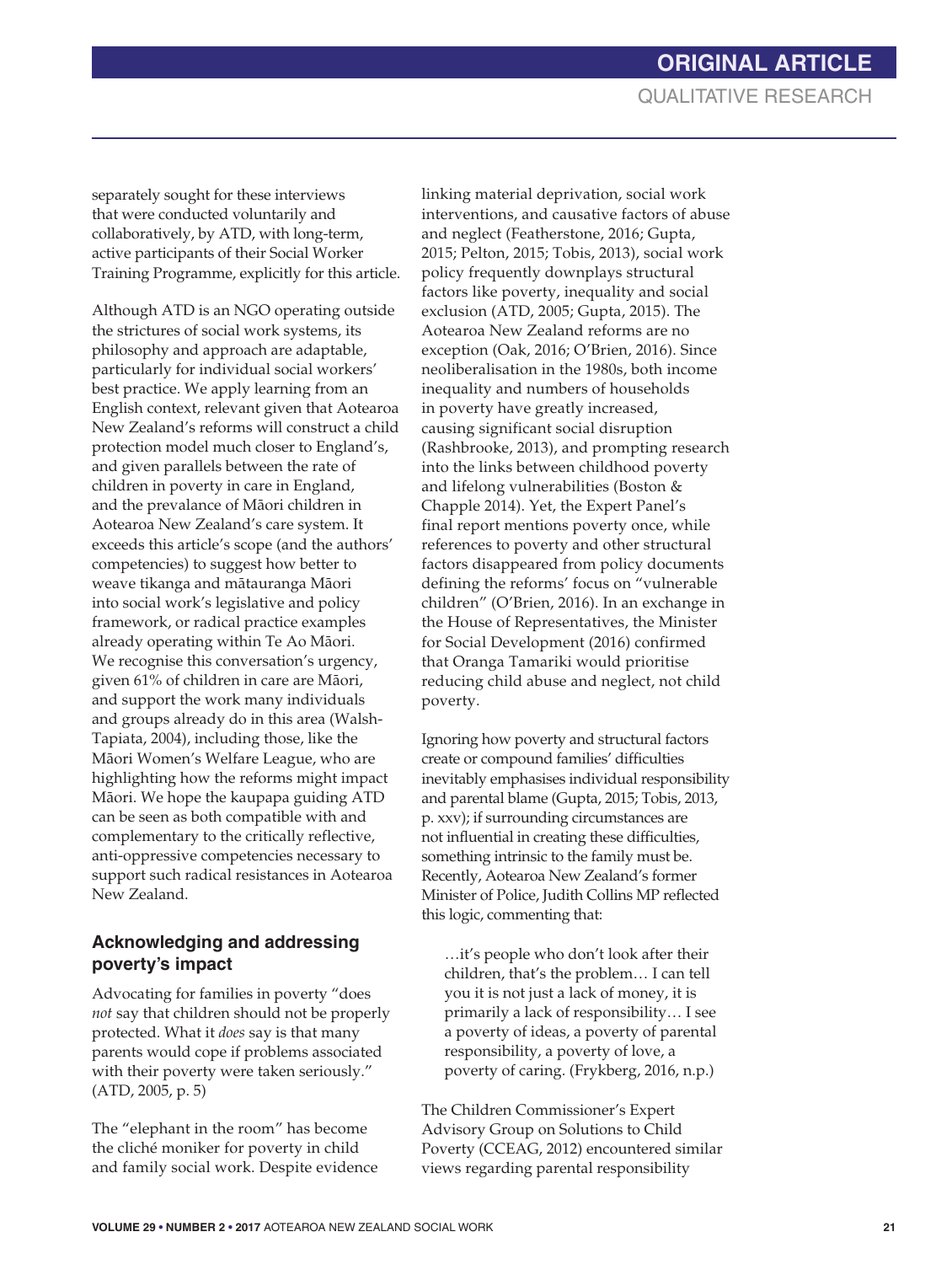during nationwide consultation with New Zealanders about child poverty.

How issues are framed shapes the solutions presented and can distract from evidencebased policy (Featherstone, 2016). An ideology that blames individuals for social problems disincentivises context-dependent support programmes, encouraging control, surveillance, and targeted policing and "conceals the nature of poverty as a phenomenon that is, to a large extent, beyond individual control." (Krumer-Nevo, 2009, p. 318). Yet, Mason and Bywaters (2016) have observed that poverty and allegations of neglect are so interlinked that prioritising context-blind, policing-type investigations over supportive measures will likely prove both ineffective and financially inefficient. Aotearoa New Zealand child protection history contains instances of counterproductive policy stemming from a context-blind approach. Blaiklock et al. (2002) observe that "a lack of resources" made "inoperable" many of "the preventative and empowering aspects" of the otherwise revolutionary CYPFA, in the sense that the state "transferred responsibility to families, but not the resources required to allow families to exercise these responsibilities" (p. 50).

*Messages from ATD* 

… within a lot of organisations people are paid to do a job and then they go home. They simply do not live the realities and live with poverty the way we do. (ATD & Sajovic, 2014, p. 116)

Consistently maintaining that poverty poses enormous difficulties for families, ATD highlights as unjust systems that blame families for not coping while failing to provide enabling resources (ATD, 2005). While individual social workers do not create this injustice, competently identifying signs and influence of material deprivation is integral to understanding solutions, tailoring expectations and exhibiting empathy. Practitioners should be aware that families find demands that they change, amidst an absence of material support, unjust.

Activist(b) notes that the practitioner– family relationship requires both parties to recognise their mutual obligations, such that, "if social work hasn't done its job" to identify and remedy a family's contextual difficulties, "you can't condemn the family."

Appreciating the contours of material deprivation is key. When social workers can offer material support, successful application requires first identifying whether and where support is most needed. Otherwise, families may divert the resource elsewhere—for example, selling new school shoes to buy food—thus appearing either irrational or ungrateful (Krumer-Nevo, 2009). Furthermore, social workers who underappreciate the practicalities of material deprivation may expect families to achieve economically unrealistic feats, overlook parents' genuine attempts to do their utmost within financial constraints, or unjustly infer signs of "bad" parenting, neglect or a lack of love (ATD, 2005; Gupta, 2015; Gupta & ATD, 2015). We should remember that:

…most parents genuinely want the best for their children… The best of themselves when you are struggling might not be that much; some parents can't read or write so they can't help children with homework, they can't control where they live, like a horrible block of flats, but what they can give, they try to give. (Activist(b))

While recognising poverty's material impacts is elementary, an activist explains how a truly radical service would recognise nonmaterial aspects too:

…people don't know enough about the mental, psychological and emotional toll of years of poverty and the impact that can have on you. It's almost as if people are expected to move on from that within a couple of weeks; in reality, the emotional effect lingers on and on and they need space to recover emotionally as well. (ATD & Sajovic, 2014, p. 116)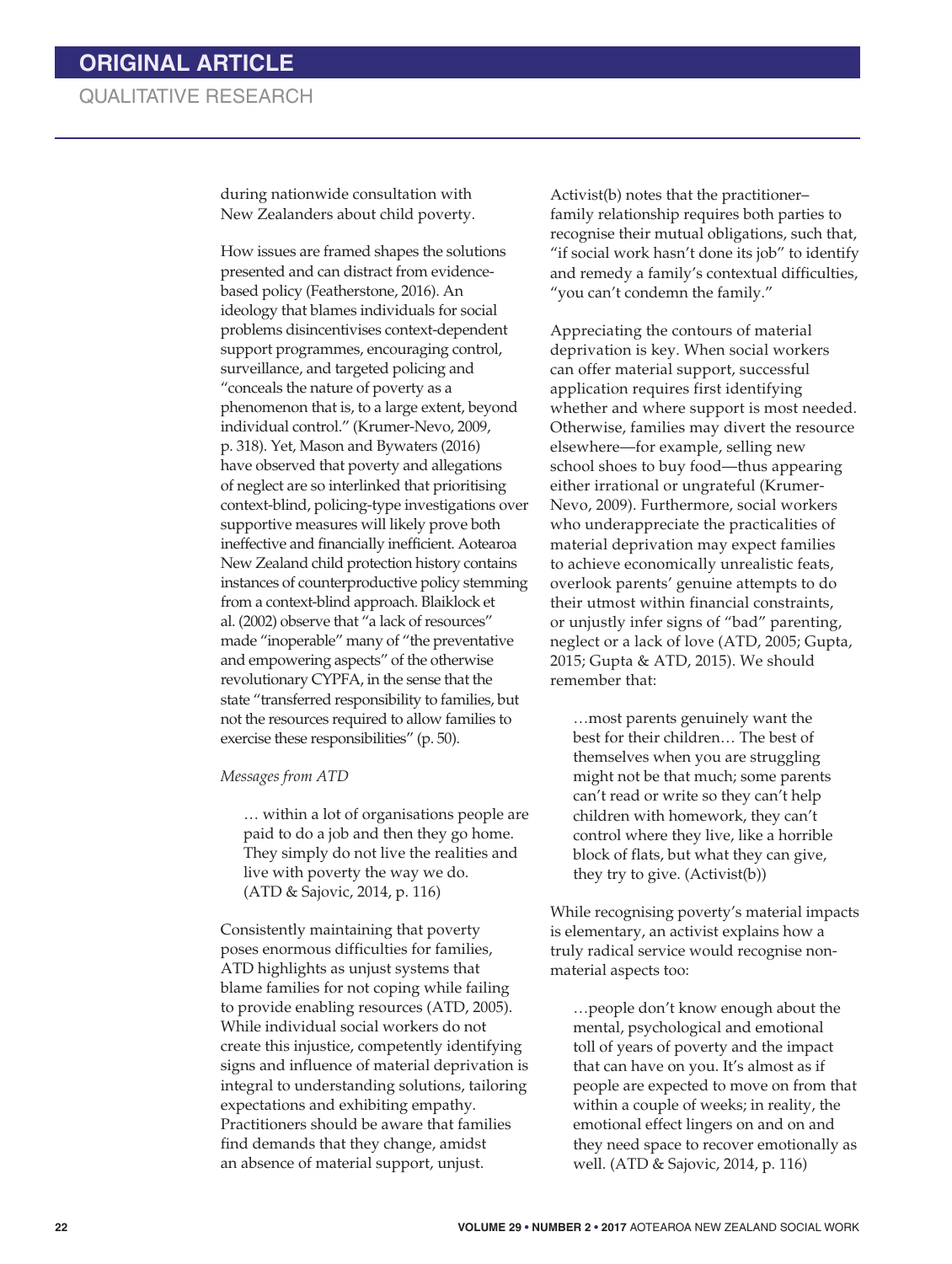Poverty's profound relational and psychological aspects are increasingly recognised, particularly in research linking poverty and shame (Gupta & ATD, 2015). ATD has long underlined poverty's unseen aspects, striving to provide holistic support that facilitates families' aspirations, interests and desires through self-esteem-building, promoting validation, and combating social exclusion (Skelton, 2015, p. 81). For example, the NGO supports activists to recognise and share their (generally unpaid and unsung) contributions to society (ATD & Sajovic, 2014), and to undertake public-speaking and campaigning opportunities: "ATD does offer me things I can't get anywhere else. I get the chance to meet new people, go to different places, do stuff for them and represent them. Nobody has ever asked me to do that before" (Activist(a)). This stance distinguishes "basic" and "higher" needs, observing that "people whose basic needs are not met still experience other needs, 'higher' needs, and they experience these needs in various ways and not in a uniform manner." (Krumer-Nevo, 2005, p. 102).

Overlooking poverty's impact on families not only sidesteps addressing underlying structural issues of inequality but also obfuscates any revelation about how the system might unfairly target people in material deprivation. From an Aotearoa New Zealand perspective, Hyslop (2009) notes:

…notwithstanding the undisputed assertion that child abuse and family violence occur within all sectors of society, the clients of the contemporary child protection system are most often drawn from the ranks of the poor and marginalised. Practice in child protection social work is as much a classbased, gendered and culturally biased phenomenon as it ever was. (p. 66)

Traditionally, social work training and research on discrimination has emphasised issues of race, gender and disability, over poverty (ATD, 2005). Given the relative invisibility of how social work, poverty and oppression interact, Gupta (2015) suggests that "poverty has remained the great 'unsaid' of social work" (p. 10).

While "risk factors" coinciding with material disadvantage partially explain social services' disproportionate targeting of poor households, activists also pinpoint "povertyism": toxic societal discourses about people in poverty, including negative stereotyping and class-inflected presumptions about parenting standards in deprived circumstances (ATD, 2005, pp. 21-22). These discourses are not unique to England: Beddoe (2014) recently drew parallels between the UK and Aotearoa New Zealand in her analysis of negative media framing of people in poverty, including its permeation of welfare policy reform and approaches to child welfare. Social workers, as members of society, can be influenced by these discourses and may unconsciously deliver services in prejudiced or discriminatory ways (ATD, 2005): "with contemporary politics and attitudes being as damning as they are, we have to live with a lot of very bad attitudes that seriously affect how people are perceived and treated by those in positions of authority" (ATD & Sajovic, 2014, p. 114).

ATD contends that silencing and excluding people in poverty perpetuates these attitudes, erasing society's opportunity to hear new, subjective norms about poverty and parenting, based on alternative social experiences. The NGO works to reverse this exclusion, recognising activists' expertise on how institutions, policy and law could better support them, and reiterating that activists' insights benefit social policy and society (Skelton, 2015, pp. 59-77). Unfortunately, endless institutional barriers obstruct this endeavour, including presumptions about the capacities and intelligence of people in poverty, or perceptions that their life experience is somehow biased (Skelton, 2016, p. 69). Accordingly, one core worker notes, "[w] e discovered that the main thing was not to give the poor the chance to make their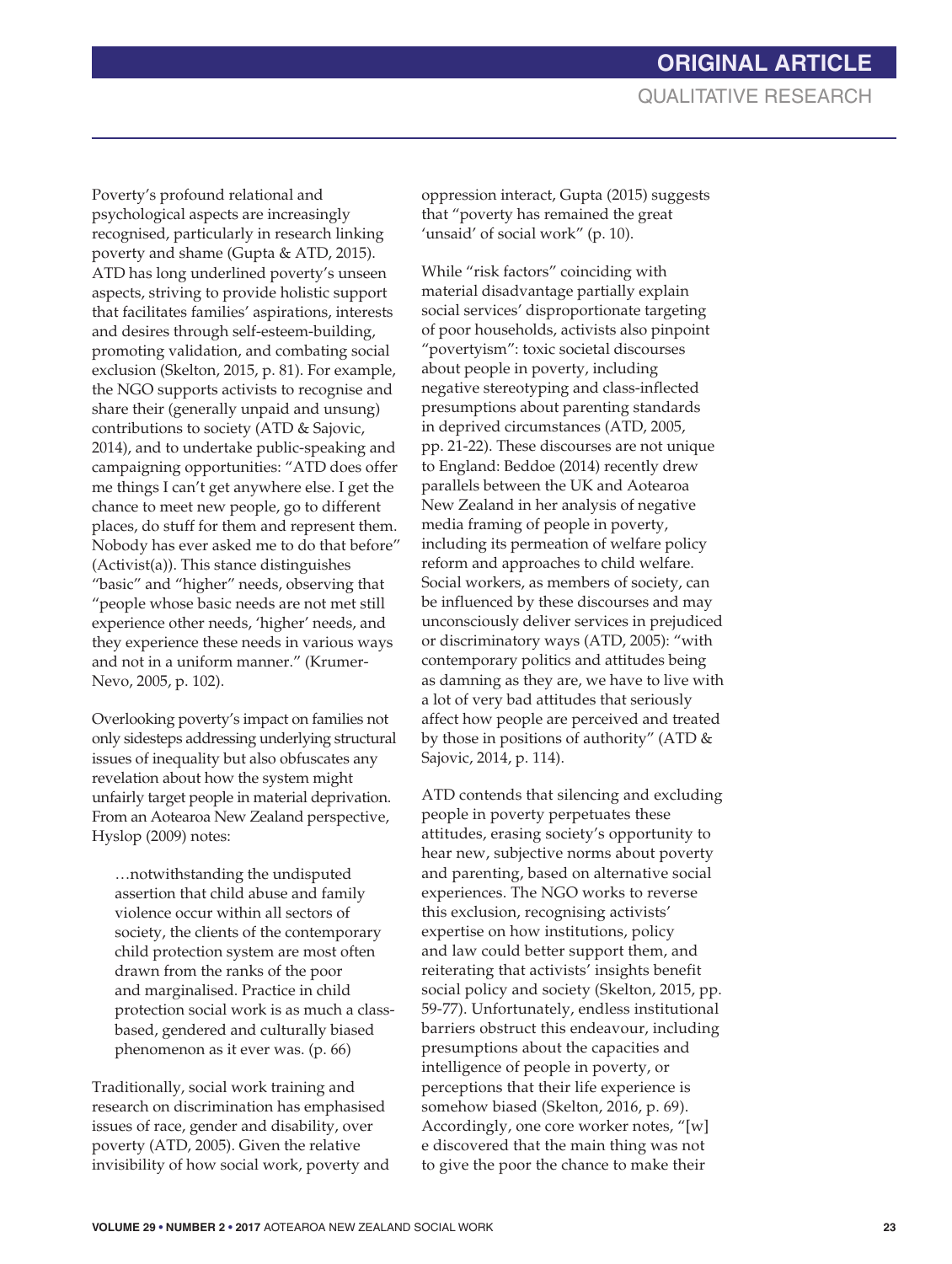voice heard, but to open our ears. It is not about empowering the poor, but about humanizing citizens and institutions" (as cited in Krumer-Nevo, 2005, p. 99).

Humanising social services institutions is an ongoing imperative. Too often in social work contexts, clients are considered merely recipients that expert professionals instruct (Krumer-Nevo, 2008). Families often recount feeling excluded from decisions about their own lives, while parents with experience of the system are rarely invited to share their insights on social work policy reform (Gupta & ATD, 2015; Tobis, 2013). In Aotearoa NZ, commentators have noted similar concerns about family inclusion in CYF processes even family group conferences (FGC)— (Connolly, 2006; Moyle, 2015), yet the reforms further deprioritise parental participation vis-à-vis the state and professionals (Martin, 2016; Te Wharepora Hou, 2016).

In constructing the reform agenda, parental voices were largely disregarded. The Expert Panel featured no panellists with experience of CYF support, demonstrating the narrow view of expertise adopted. The final report made the welcome recommendation to boost young people's voices through Youth Advisory Panels, but proposed no similar initiative for greater parental advocacy. Perhaps, this discrepancy reflects the view that mechanisms such as FGCs give parents too much voice vis-à-vis children. However, this logic presumes that current settings effectively ensure parental participation. Yet, the few parents the Panel interviewed expressed the same sense of exclusion including feeling "powerless and helpless in the face of CYF" (6), confused, angry, defeated, desperate (51) and unable to participate (6). Ultimately, parents "felt many of the decisions made were predetermined, the process was slow and bureaucratic, and they lacked a voice" (51).

ATD's approach emphasises participatory inclusion. The NGO supports activists to share their critical analysis and reform

proposals for more inclusive social work policy and practice, and aims to help child and family social workers operate more reflexively to avoid povertyist approaches (ATD, 2005; Gupta & ATD, 2015). Recognising that social work education often addresses poverty cursorily or superficially (ATD, 2005; Krumer-Nevo, 2009), activists deliver poverty-awareness modules in universities to train social workers and for continuing professional education. These modules help students to incorporate structural analysis and critically reflective practice, while balancing managerialist elements in social work education. The activist–practitioner interaction enables mutual learning outside the charged contexts of an intervention, while activists find the experience meaningful:

I take part in [social worker training] because what I went through, I don't want other families going through the same. I want to make a difference where social workers will actually sit up and take notice of what families are saying to them and work with them instead of judging them. What I get out of that is knowing I have the confidence to actually speak to a social worker, whoever they are, and give them suggestions on the best way to go about a certain situation before they go in to see a family so there's a better working relationship between the two… (Activist(a))

Similarly, activists advocate for peer support in social work systems, whereby parents with experience of social work interventions help others navigate the system. Compared to what professionals alone can offer, peer support is intrinsically empathetic. A recent parent-led project to overhaul the New York care system offers inspirational evidence of the value peer support networks and parental expertise bring to policy and practice (Tobis, 2013). As one parent in that project stated, "I'm here to level out the playing field. I'm here to give parents a voice. They have rights too" (Tobis, 2013, p. xi).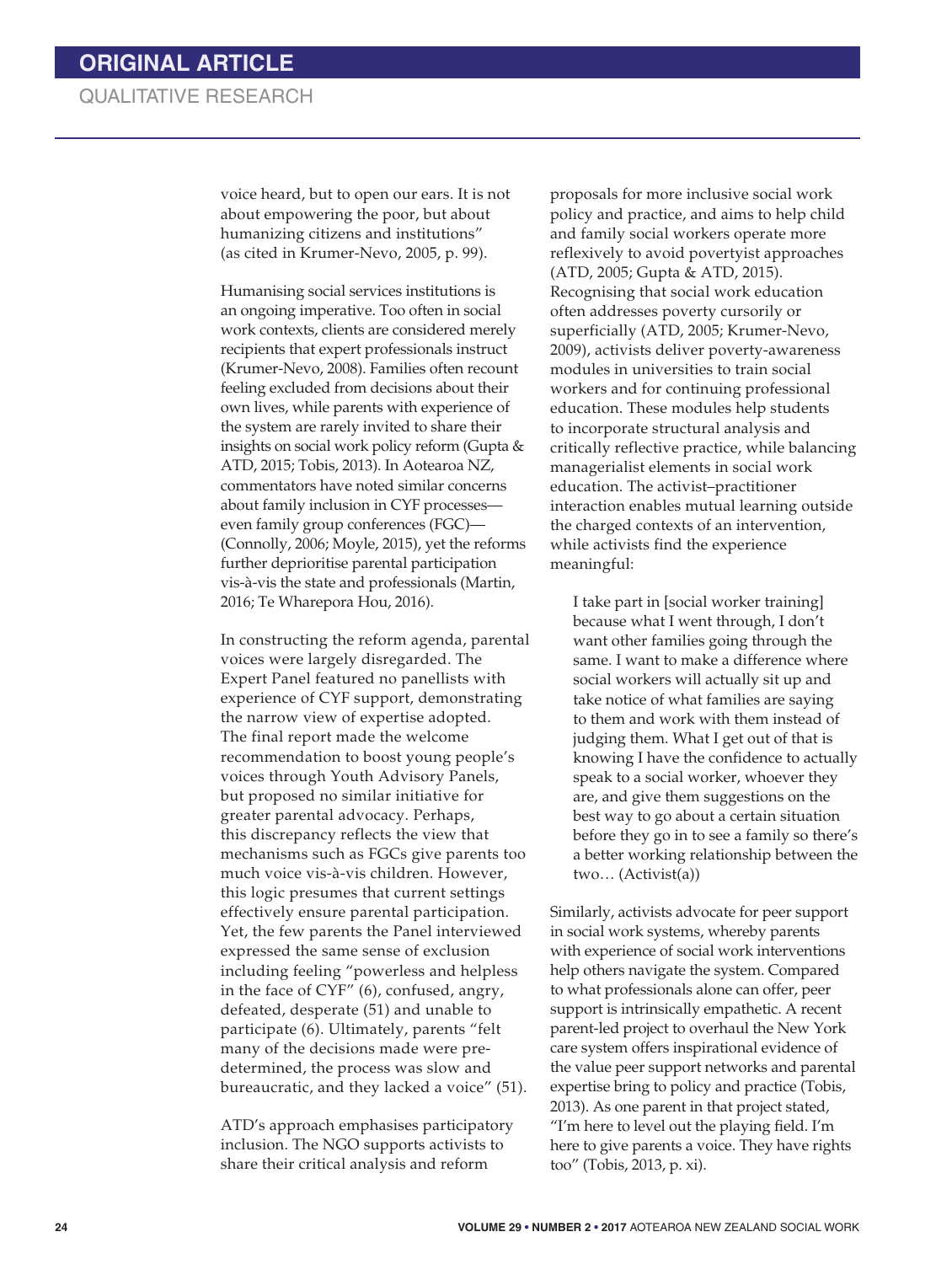# **Maximising collaborative practice**

…a tendency to talk about us, but not to us. It's part of a culture of having everything done to us; we're not part of anything. (ATD & Sajovic, 2014, p. 116)

Control-heavy systems frequently impose processes and interventions on families rather than handing families power to shape the support they receive. In England, povertyism, individualised blame, and the devaluation of family inclusion in social work practice have legitimised a model that thrusts pre-defined change plans upon families (Featherstone et al., 2014). However, imposing solutions frustrates social work's aspiration to promote transformation through collaboration and relationships (Hyslop, 2009). The experience of constantly being "done to" disengages families, producing profoundly negative psychological effects:

My relationship with social services made me feel angry, degraded and suicidal at one point because I was being told what to do, when to do it and being treated like a child instead of like an adult. Being told to do x, y and z by somebody that was younger than me, had no kids and the only experience they had got was by reading out of a textbook. (Activist(a))

Given their bureaucratising bent, the Aotearoa New Zealand reforms may well promote imposition, regulation and coercion (Hyslop, 2009; Keddell, 2014; Oak, 2016). The proliferation of Predictive Risk Modelling tools and Assessment Frameworks (Keddell, 2014; Oak, 2016), follows overseas patterns of "system-driven" managerialism, which coopts standardised, computerised processes for itemising, predicting and managing risk in monitored families (Cottam, 2011, p.138; Oak, 2016). Contemporaneously, support narrows to uniform interventions addressing pre-defined risk-indicators, rather than families' real issues (Keddell, 2014). Such systems promote "a dispassionate and disengaged form of practice" (Hyslop, 2009,

p. 64), eroding possibilities for creativity, collaboration, and relationship-building between social workers and families (Oak, 2016). Mantras of efficiency, targets and outcomes, and predetermined governmental priorities and timescales, further restrict remaining opportunities to action families' priorities (Cottam, 2011; O'Brien, 2016).

ATD does not provide state social services. Consequently, core workers have considerable freedom to foreground empathy, human interaction and collaboration over processes and pre-set agendas. This flexibility permits radical practice, particularly creative, lateral and highly varied work, crafted alongside each family, responding to their lives' contingencies:

You gave us holidays at Frimhurst and you personally have been to court with us, you've come to meetings with us with social services, you visited us when we were in "prison" [the family assessment unit]. [Core worker] has supported [activist's wife] with her confidence, getting her out of the house when she was having her panic attacks, taken her over the Millennium Bridge while it was rocking, taken her to McDonalds. You've supported our son through the loss of his brothers, you still support him and take him out places so that when he feels he can't talk to us he talks to you and you help him try to find a way to come out with it to us. (Activist(c))

Collaborating with families requires the willingness and capability to take seriously their wishes and implement them. Activists attest to ATD's ability to listen and respond: "Everything we want, you are there for… If I ask you to come some place with me, you come. And that's what I appreciate." (Activist(c)). One mother recounted an early experience with the NGO; a core worker asked her how he could help:

I told them I just wanted a whole day on my own. I had not had a whole day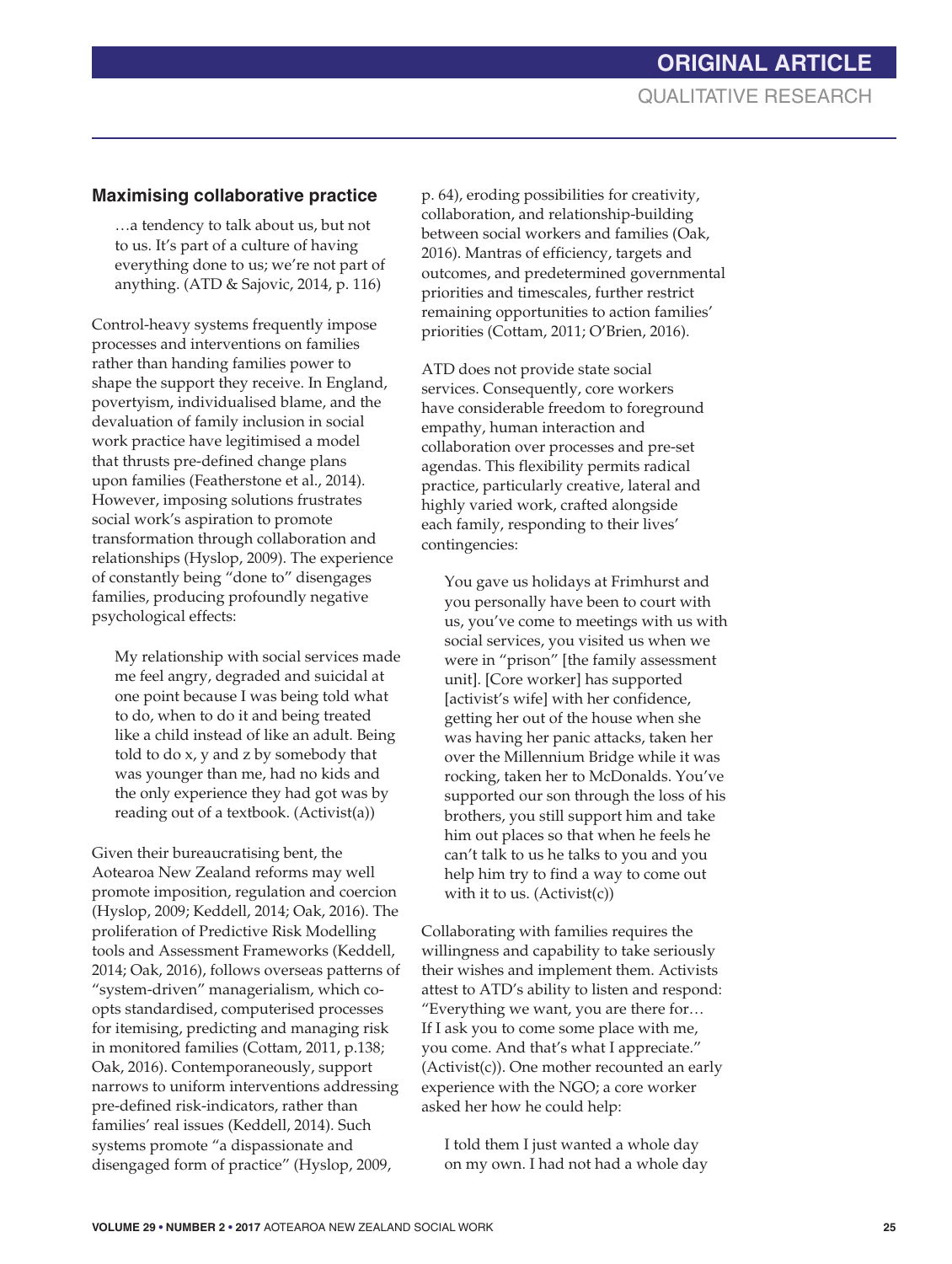# QUALITATIVE RESEARCH

without my children or without people knocking on my door or giving me grief for so long. And they did. They took the kids out for a day. I was gobsmacked. (Activist(b))

Essentially, this approach gives families decision-making control, rather than prising it away, recognising that freedom to compose initiatives for one's own life is "the key to transformation" (Cottam, 2011, p. 139). To some degree, such flexibility can be integrated into social workers' best practice. However, committing to advancing a family's requests can elude practitioners because working beyond institutional biases—particularly reluctance to relinquish control in risk-averse situations—requires extra effort, or may be practically limited by solutions at social workers' disposal (Krumer-Nevo, 2008).

Furthermore, certain ideologies underlying reforms in Aotearoa New Zealand may vitiate willingness to hand families greater autonomy, particularly the "social investment" and "early intervention" approaches, which promote early investment in "high risk" families to foster optimal long-term social outcomes (Expert Panel, 2015, p. 10). Commentators have observed an unspoken imperative underlying such ideologies, namely the neutralisation of social problems posed by "troubled" families, so identified by "risk factors" that happen to correspond with characteristics of multiple deprivation (O'Brien, 2016; Featherstone et al., 2014). This rhetorical process implicitly marks vulnerable families as "dangerous," and permits potential justification of coercive practice by reference to the greater social good. Activist(b) notes how such logic can pervert the role of social services:

…society is expecting these structures to be police forces and not support networks. Society has expected social workers to protect children but now they're expecting them to protect society from us. It's like the poor, the

disadvantaged and the ones that struggle have somehow become a danger to society… I don't think social workers and teachers and doctors and nurses should have that in mind when they approach someone who is vulnerable.

Evidently, how social workers and policymakers treat and internally construct people receiving services affects the service delivered (Featherstone et al., 2014; Keddell, 2014). Regardless of the ideological environment, practitioners can control their perception of those with whom they work. ATD demonstrates, practically, how to avoid pathologising people in poverty. Guided by the conviction that all people are equal, core workers foreground acceptance, nonjudgement and strengths-based principles, freeing activists to take ownership on their own terms (Skelton, 2016, p. 117). Core workers realise this through not seeking to change or fix who activists are (Krumer-Nevo, 2009):

I was being accepted rather than changed. I wasn't being changed to fit what someone else thought I should be; I was changing because I was being helped to realise that I needed to. It was my choice to change; not theirs. (Activist(b))

This acceptance entails a willingness to meet activists where they are:

…with ATD you can go back and you don't feel like a failure, you don't feel like you've let people down; you know that you'll be accepted… I've never had ATD say to me, "Oh, you were doing so well..." I've had social workers say it, I've had teachers say it, I've had a tutor at university say it, but I've never had ATD say it. They say, "I'm glad you told me; let's see where we're at." That's very different. It's acceptance; not acceptance that you're a failure but acceptance that people do take backward steps and may need support again to move forward again. (Activist(b))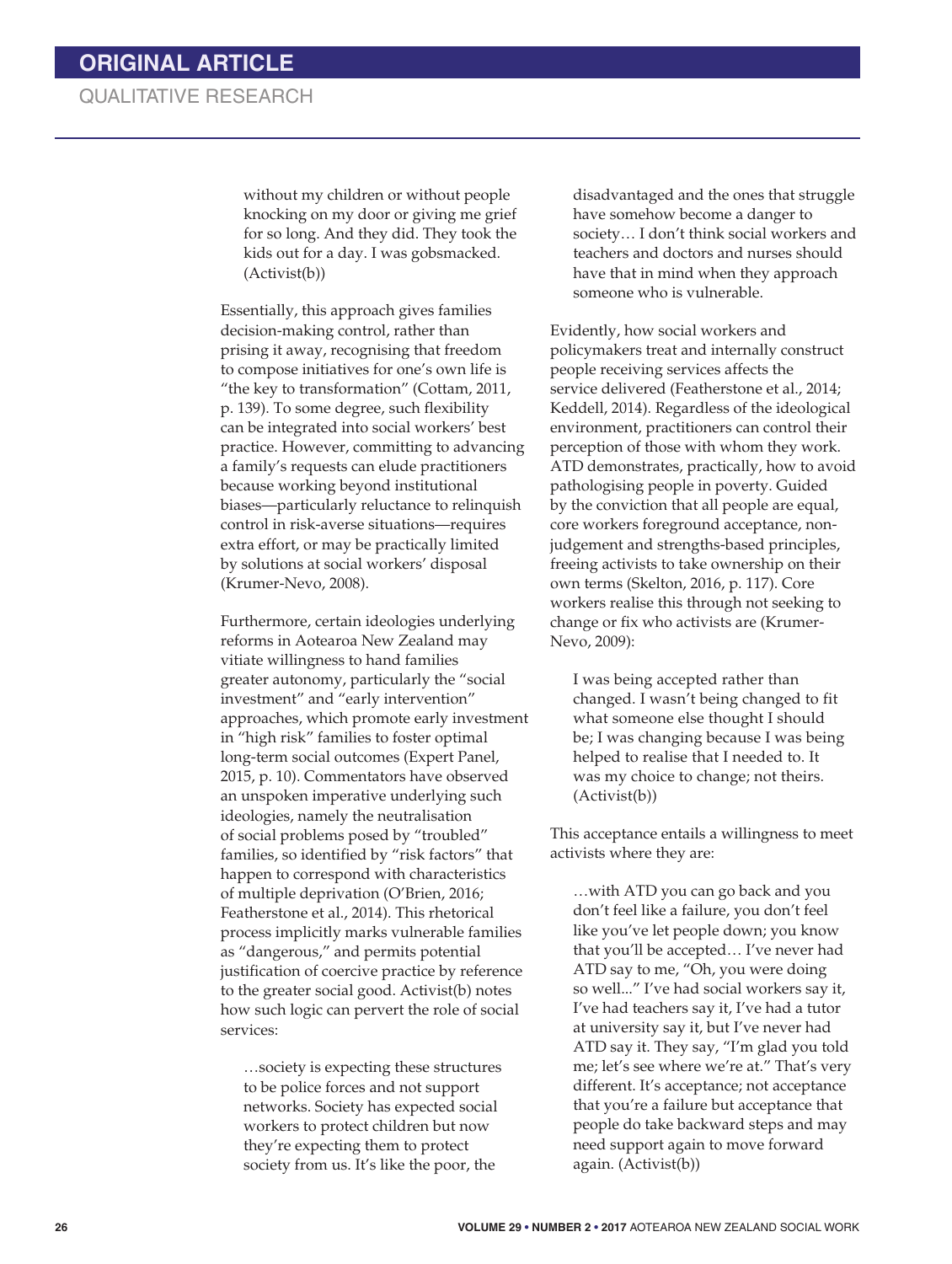Lack of judgement is integral to activists' relationship with core workers and their willingness to engage with ATD:

You know our situation, you know how much we mucked up when we first got involved with social services with our kids and everything else but you've been on that journey with us. There are people out there that, as soon as they find out you've got social services involved, they don't want to know and they will judge you. You guys don't judge. (Activist(c))

Similarly, in an Aotearoa New Zealand study, social service recipients recounting positive experiences with practitioners highlighted non-judgemental approaches (Keddell, 2011). Such research demonstrates that practitioners can and do integrate nonjudgemental service provision into their best practice, and when they do, service-users notice and appreciate it, suggesting this should be encouraged and fostered.

Finally, ATD's practice is inherently strengths-based, recognising and emphasising the capacities and potential residing in families, espousing a faith in what people can be, but also in what they contribute already (ATD & Sajovic, 2014; Skelton, 2015, p. 71). Krumer-Nevo (2009) describes how ATD's core workers:

…behave in a respectful, humane way in circumstances that for other members of society, including professional social workers would require special efforts. In their encounters with marginalized members of society, considered in most cases and by most people to be "failures", members of the Fourth World recognize their powers and their capabilities that are worthy of respect and appreciation, and they focus precisely on those. This is not always simple… But Fourth World volunteers wait patiently until something remarkable emerges, and then they concentrate on relating to this trait [thus enhancing] its presence. (pp. 311–312)

ATD's conviction that everyone has something to offer underpins its programmes, including its Skill-Sharing Workshops and Access to Volunteering, where activists volunteer in the community garden, the maintenance and refurbishment of the buildings, or the office (ATD, 2016). Activists get the chance to develop and share skills they have already. By tapping into people's strengths, the projects build confidence:

…it wasn't just about skill sharing. It was [core worker] showing me how to do things or taking some of my skills on board and letting me do things and, through that, it helped me get the confidence to get off my big, fat backside and get a job … when you've been out of work a long time, it does help you get job-ready because you're doing things … you're doing physical things and bringing all those skills you've learned in the past back to life. (Activist(c))

Gupta (2015) and others have advocated a capability-style approach for social work (Cottam, 2011; Featherstone et al., 2014). Indeed, strengths-based practice resonates with social work's emancipatory aspirations. However, Cottam (2011) argues that recognising families' strengths remains a "radical departure" (p. 140) for most social service systems that operate with deficitbased approaches and "the dead weight of expectation that [families] can't change" (p. 138). These expectations are corrosive: "being judged as someone who's done something wrong and 'you can never change so we don't want to know you' is... a terrible situation" (Activist(e)). Accordingly, ATD's approach stands out:

The big difference is that within [ATD], people believe in you and trust you. With social work, there's already a feeling that you've already messed things up and the only potential you have is to mess things up even more. So the emphasis is not on you giving the best of yourself but on preventing you giving the worst. (Activist(b))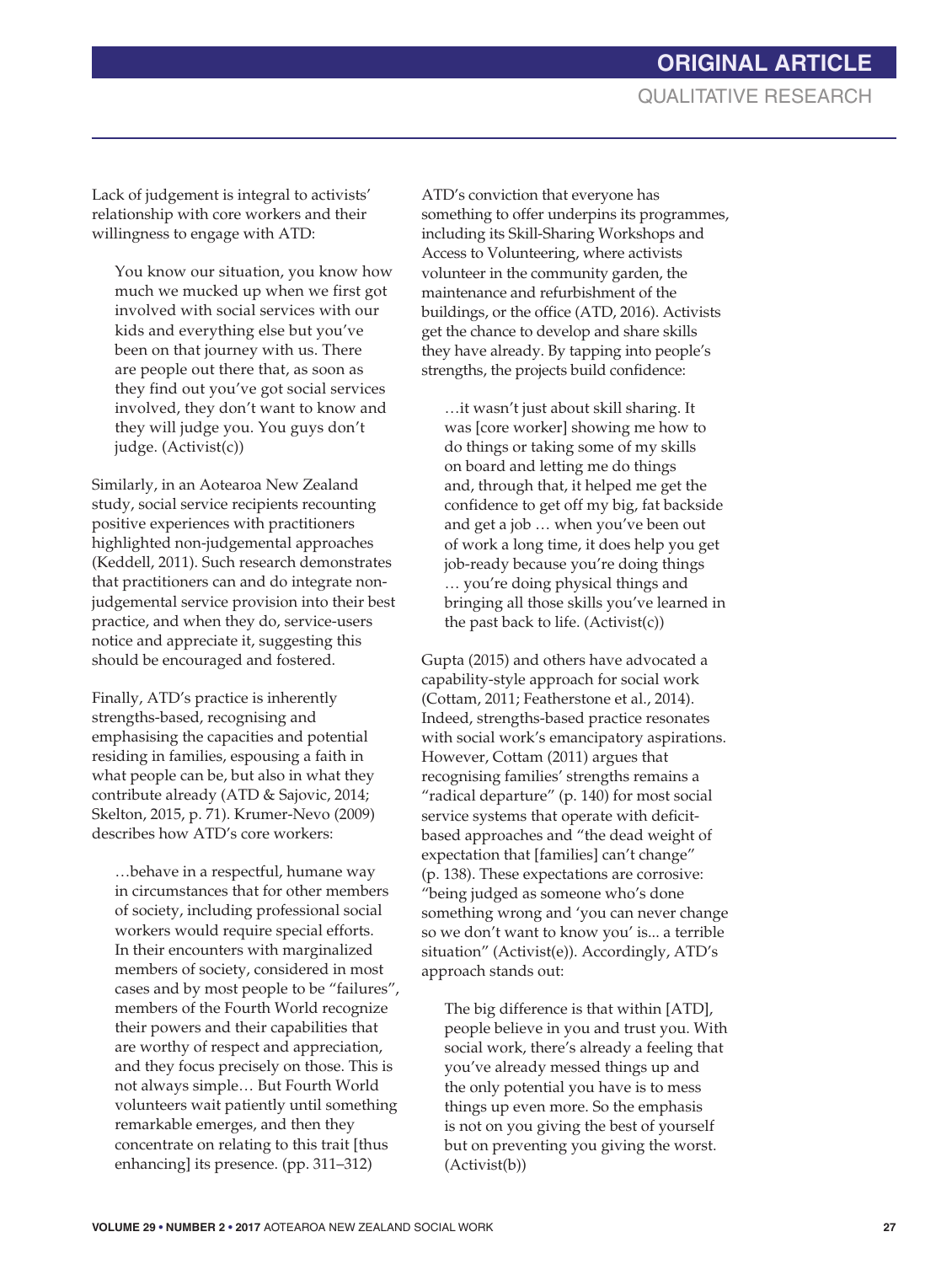### **Relational approaches**

"I made friends and friends that have lasted years. When you have been very isolated for a long while and you make genuine friends, that's precious." (Activist(b))

Constructing and bolstering relationships underpins ATD's model (ATD, 2009), reflecting a "relational welfare" approach that eschews the isolating, "transactional" approach of neoliberal social services (Cottam, 2011, p. 136) to promote meaningful relationships within families and communities, and between social workers and families (Cottam, 2011; Featherstone et al., 2014).

ATD fosters trusting relationships between core workers and activists that many commentators would identify as integral to effective social work (Cottam, 2011; Featherstone et al, 2014; Keddell, 2014; Oak, 2016):

With ATD, I find that I can trust you lot. Other places where I have gone in the past, there hasn't been that trust there. Trust means I wouldn't be left there on my own to cope with difficult questions; if I was getting stuck with anything there would be somebody there that I know or could trust to help me or give me advice... (Activist(a))

Core workers can form trusting relationships because ATD's radical approach to working in solidarity with activists eschews hierarchies and power imbalances (Krumer-Nevo, 2009). Social workers represent the state, thus overcoming such obstacles is challenging (Healy, 2001). However, genuine faith in families, willingness to implement their wishes, and strengths-based practice can level playing fields. Furthermore, the fact that social workers carry the force of the state can be a strong suit; on the side of families, they can achieve more than representatives from NGOs like ATD could hope to offer. However, how such power is marshalled

is important. Policing-style approaches reinforce power imbalances, impeding trust between families and social workers (Gupta et al., 2016). In England, the urgency underlying risk-averse, early-intervention rescue models has truncated the time needed for trusting relationships, featuring instead "an unforgiving approach to time and to parents—improve quickly or within the set time limits." (Featherstone et al., 2014, p. 1739).

Recognising that such controlling approaches are ineffective, ATD follows non-linear, long-term paths to progress, operating on families' timescales:

When you are accessing support from social services you are expected to fit certain criteria, make certain changes and then go away as if everything is fine and hunky dory. ATD understands that it has taken many years for people to get to where they're at. You can make changes short-term but your long-term habits will creep back and back and back. ATD knows that it will take time... (Activist(b))

Admittedly, ATD's freedom, as an NGO, to work this way is not applicable wholesale to social workers. Nevertheless, analysing some of its relationship-building work does highlight weak points in time-pressured, risk-averse models, awareness of which might enable social workers consciously to avoid or minimise them.

For example, core workers often find themselves filling gaps social workers leave behind, including unaddressed issues that families consider important, which arguably fall within social workers' purview, such as budget management, rent arrears, eviction, child benefit claims and other benefit assessments (ATD, 2016). Core workers also frequently help families do things that social workers have requested but not supported them to achieve. Activist(c) recounts how social services required he take weeks off work to complete parenting assessments, without helping to arrange financial assistance: "You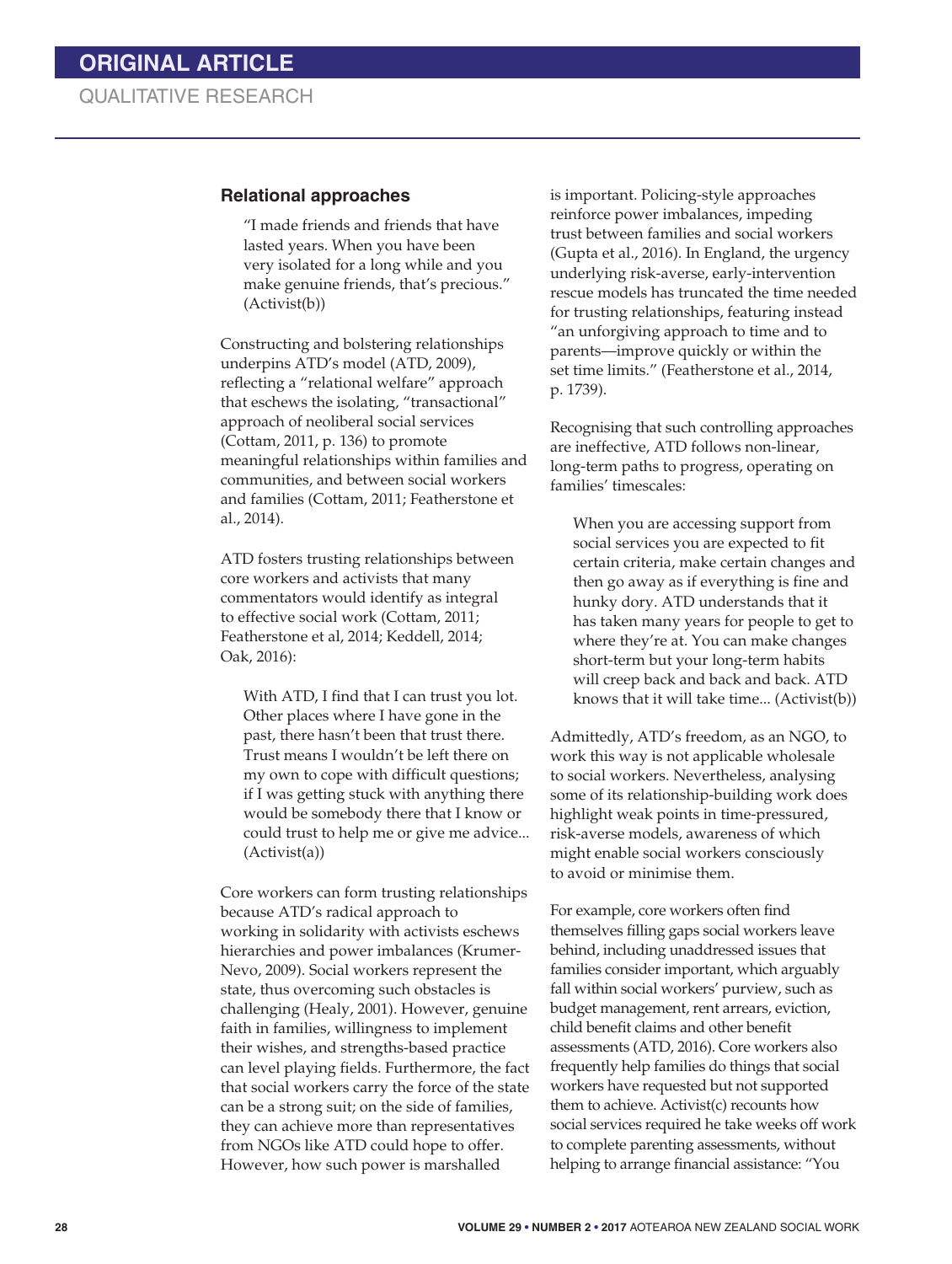helped me get my benefits sorted out; social services did nothing when it came to that. All [they] gave me was a letter but you helped me get it sorted out." These experiences beg the question of what happens to families without additional assistance beyond social services, reinforcing the need for practitioners to contextualise targeted interventions within the totality of a family's life, to avoid gaps or unintended consequences.

The long-term ramifications of time-poor models create self-reinforcing spirals that accelerate relationship breakdown. With insufficient time to build relationships and understanding, social workers and families often inhabit separate universes. Miscommunication is common due to unclear articulation of expectations, professional jargon rendering explanations of processes and procedures unintelligible, or misinterpretation of parents' emotions, such as defensiveness or anger (Gupta & ATD, 2015; Gupta et al., 2016). Through their relationships with families, core workers frequently work to "bridge the gap" between social workers and families (ATD, 2012), "translating" what professionals say and diffusing tensions:

Having someone with a brain come to a meeting with us and explaining what social services mean if we are uptight about it helps. It means I don't lose my temper and just walk out of meetings. It's just having a neutral person there who sees it from [both] point[s] of view … someone who understands how social services work, someone that realises if you say it that way, you ain't getting nowhere but if you're more diplomatic you might get somewhere else. (Activist(d))

Ideally, communication between social workers and families would not require translating. Practitioners could consider tools and techniques that organisations like ATD apply when acting as intermediaries. For example, where more time cannot be dedicated to families, changes to the delivery of information can still vitiate communication (and therefore, relationship) breakdowns, including avoiding jargon, employing parent advocates, and encouraging families to express themselves and their desires to ensure mutual understanding and empathy (Gupta & ATD, 2015).

ATD also strives to bolster family relationships. Activists maintain that the disproportionate removal of children from low-income families due to neglect violates the right to family life, destroying identities, histories and connections between parent and child, siblings and wider kinship networks (Gupta et al., 2016; Featherstone et al., 2013; Skelton, 2015, p. 60). Like commentators such as Tobis (2013), Te Wharepou Hou (2016) and others, the NGO questions the socially constructed legitimacy of responding to allegations of neglect by removing children from their whánau. On this front, the Aotearoa New Zealand reforms are potentially regressive, including the VCA's "subsequent children" provisions, and vagueness surrounding whether early intervention translates into early provision of support, or a fast-tracking of draconian measures. Furthermore, the introduction of the paramountcy principle and the focus on "vulnerable children", suggest movement towards child-centred models (Martin, 2016), which can artificially sever children and their well-being from their relational context within families, pitting parents against children and disincentivising family support approaches vis-à-vis child-rescue initiatives (Featherstone et al., 2014; Gupta, 2015).

ATD refuses to view children in isolation from their familial relationships, instead striving to strengthen those relationships by giving families opportunities to enjoy each other's company outside the stresses of their home environment (ATD, 2016). For example, the "Getting Away From It" programme organises residential breaks for families at Frimhurst Family House, a country home in Surrey. One parent described how the week away "gives us a recharge … As parents and as a couple, it gives me and my husband more time to talk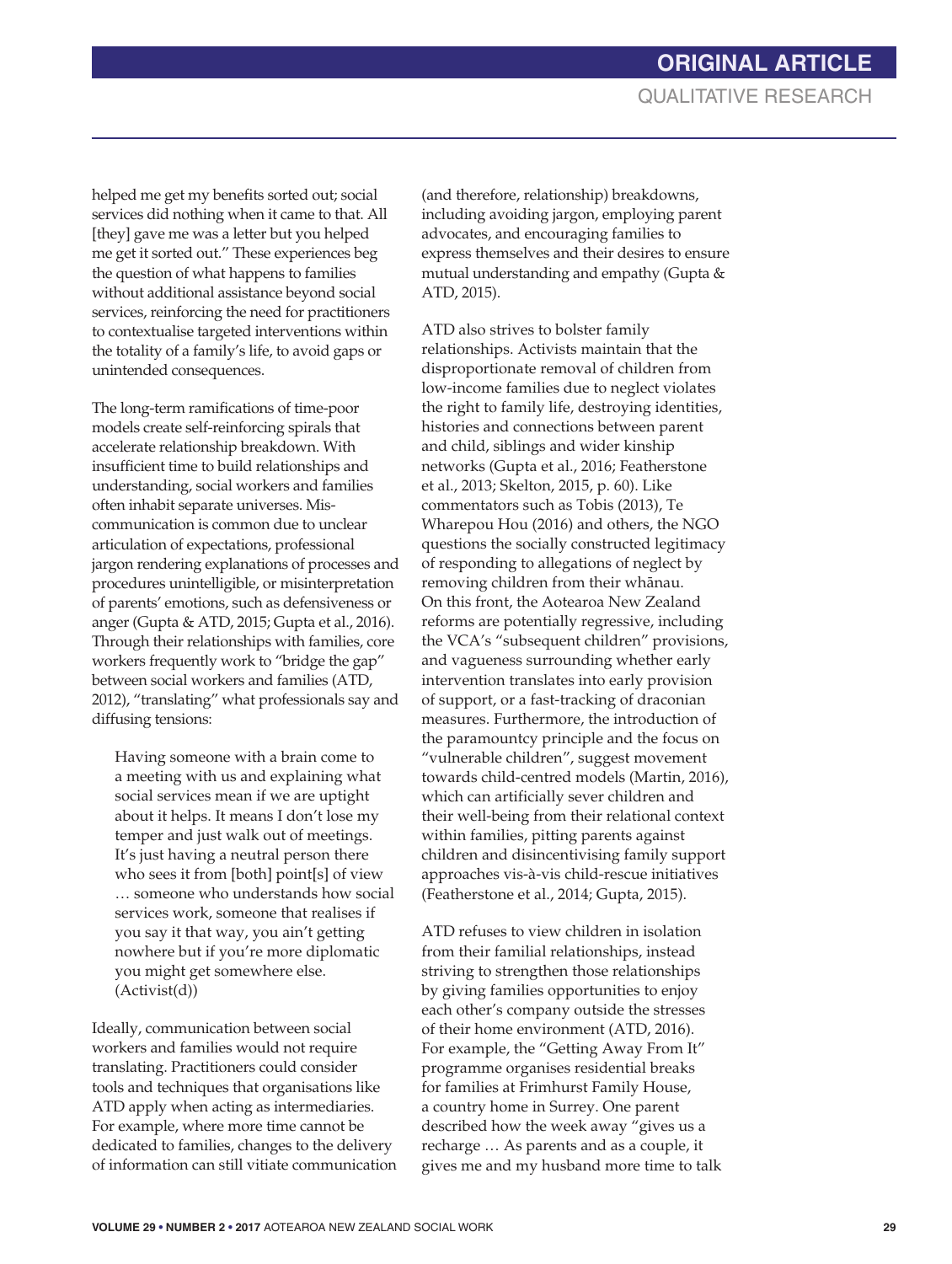to each other and more time to spend with our son." (ATD, 2016, n.p.) A 12-year-old girl echoes these sentiments: "This stay had a good impact on my family because we never spend any time together. We had fun doing activities together" (ATD, 2016, n.p.).

Alongside core worker/activist relationships and familial bonds, ATD fosters community by "[c]reating the conditions for families to form new friendships, build[ing] new connections and see[ing] themselves within a broader network of support" (ATD, 2016, n.p.). Through its programmes and campaigns, activists enter a crossgenerational network built upon shared experiences and group projects:

When you get ATD support, you're in a relationship with a whole bunch of other people. It can be aggravating and it can drive you mad. But it's always there and it lasts… We're like an extended family, we have our arguments and quarrels … We're a community. I've lived on my estate for nearly twenty-two years, I don't have a solid community around me. I travel all the way across London … to the headquarters of ATD Fourth World and am surrounded by a community... (Activist(b))

Relationships between activists are as important as those with core workers. Sharing in the giving and receiving of support means that no one is solely a "recipient" of services:

I got the opportunity to do something not just for myself: help with the mailout, answer the phones, meet-andgreet, make tea, go with core workers to visit families and encourage them to come to Frimhurst, to be part of things. (Activist(b))

Furthermore, the understanding born of shared experience is key:

You could talk to anyone because many of them were going through the same

things as you have … When you've gone through things together you become very, very close, when you've lost your children and other people have lost their children too … In ATD I found the people around me had actually uplifted me because they were able to say, "I've been through that too." (Activist(e))

### **Impacts for practitioners in Aotearoa New Zealand**

Social workers cannot absorb uncritically all practice approaches adopted by radical social movements operating external to state-provided social work systems. Indeed, pretending one can deliver services like an NGO might create false promises or lead families to misconstrue their relationship with their social worker. Such relationships inevitably include elements of control largely absent between activists and core workers (Healy, 2001). Additionally, inflexible, top-down systems constrain social workers. As Activist(b) notes:

There is a lot that social services could take from the way ATD works with families … But, as much as I have great faith in the Social Worker Training Programme and altering how social workers think about their practice is great, unless you can alter the culture within which they have to work then I'm not sure that social work will benefit. Social workers will benefit and families will benefit and families training social workers will make a difference but the best social workers in the world when they are working in an environment that is destructive and doesn't allow them to be a good social worker...

Nevertheless, when tensions arise between social workers' aspirations and systemic ideologies, individual practitioners often activate personal mechanisms to navigate and negotiate the system, and resolve tensions to uphold social work aspirations.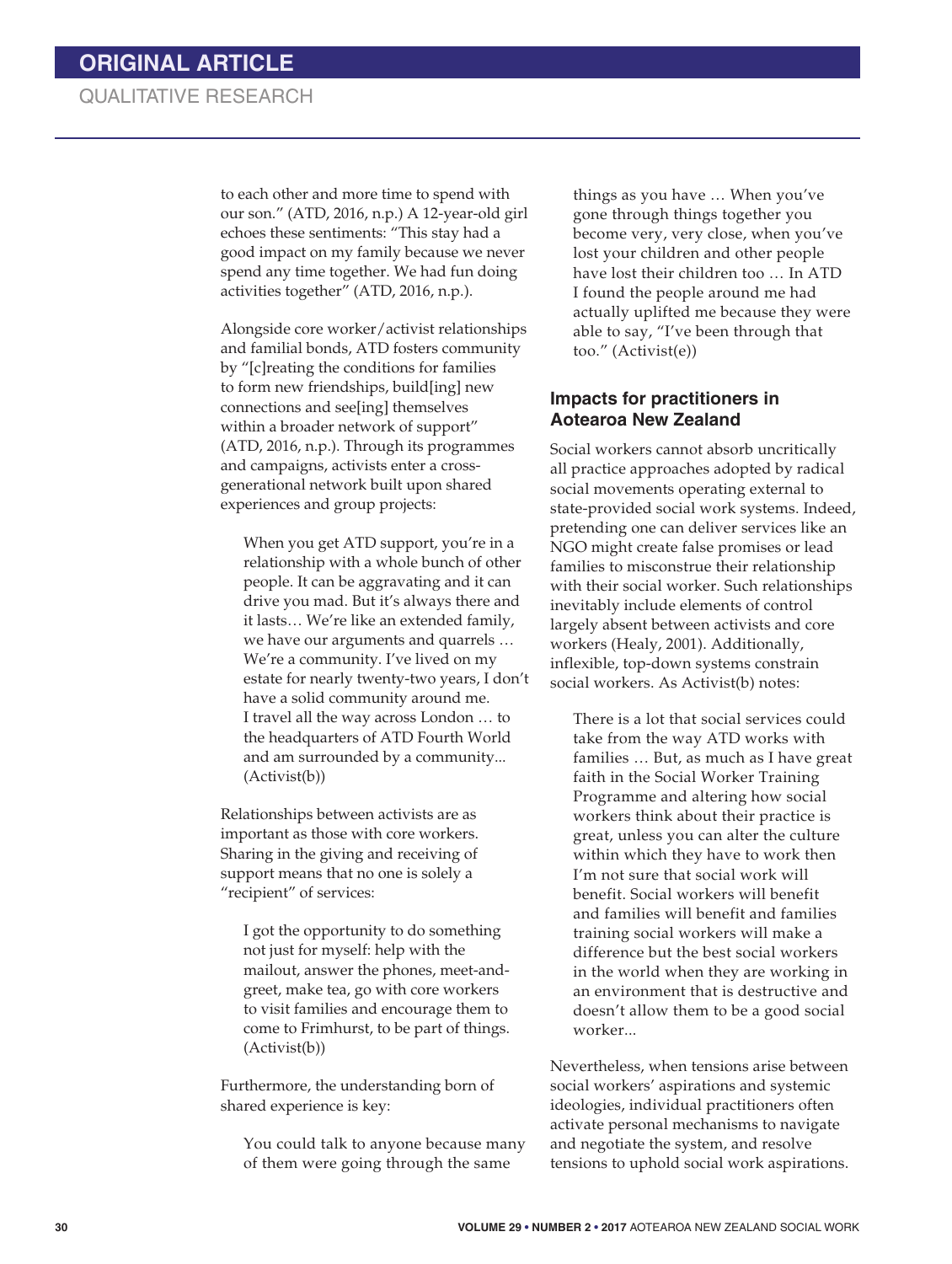Indeed, activists are not universally negative about social workers and do relate positive experiences. These reflections often involve examples of social workers displaying respect and trust for the family, by listening and finding ways to implement their wishes (Gupta & ATD, 2015, pp. 136–137). This suggests that considerable difference is possible through practitioners supplementing their own best practice approaches with elements that reflect ATD's philosophical fundamentals, namely respect for people in poverty and a willingness to follow families' guidance.

Furthermore, though local reforms seem to shift child protection policies towards control, Healy (2001, n.p.) notes, that "crises for critical social work also present opportunities." The outcome of these reforms is no forgone conclusion. The policies contain significant elements that could have divergent effects depending on their frontline implementation, particularly directives such as "social investment" and "early intervention." While the contemporaneous logic of control, time restrictions, and "early intervention" can create a "perfect storm" of rapid and draconian interventions (Featherstone et al., 2014, p. 1736), early intervention investment approaches could equally suggest greater time with families (because interventions precede crises) and a focus on relationship-building and material support to prevent social ills stemming from social exclusion and deprivation. Furthermore, whether interventions and investments are strengths-based or deficit-based, or foreground material deprivation or character defects, may be key determiners for whether the reforms operate progressively or oppressively. Practitioners might consider using this moment of transition to nudge implementation of malleable aspects of the reforms in emancipatory rather than oppressive directions.

Finally, embedded in ATD's model is the validation of activists' lived experiences

of poverty and inequality through advocacy for social transformation. Accordingly, we urge social workers not to shy from speaking out against reforms that could make core social justice tenets of their profession nigh impossible. Furthermore, we note that ATD is indebted to the intelligence, sensitivity, and resilience of activists, who contribute so much time and energy to the shared project of eradicating poverty. As Skelton (2016) explains, "[f]ar from being 'beneficiaries,' people in poverty drive ATD Fourth World forward" (p. 111). The social work profession could be radically transformed by mainstreaming a similar recognition that the people with whom they work are social workers' greatest allies to achieving the profession's aspiration of a flourishing society.

# **Conclusion**

Rapid, profound legislative and social policy change in Aotearoa New Zealand indicates a shift towards policies promoting social control and deprioritising collaborative practice. Nevertheless, ATD's work in England demonstrates that families can be supported to navigate neoliberal, risk-averse social work systems, and that mitigating negative aspects of such systems is possible. In this endeavour, ATD's practice and philosophy offers techniques for adapting to harsh environments, overcoming attitudes that unnecessarily hamper caring practice, and the inspiration to speak out with those who suffer. We contend that much of these techniques can be integrated (adapted, as necessary) into individual social workers' best practice and that a bottom-up institutional culture shift offers a tangible means of preserving and enhancing the profession's radical aspirations within the current (and future) social work system. Ultimately, much rests on a concerted effort to acknowledge the complex structural factors that shape people's lives, the ability to accept all people as equal in dignity and humanity, and the willingness to listen to what they have to say.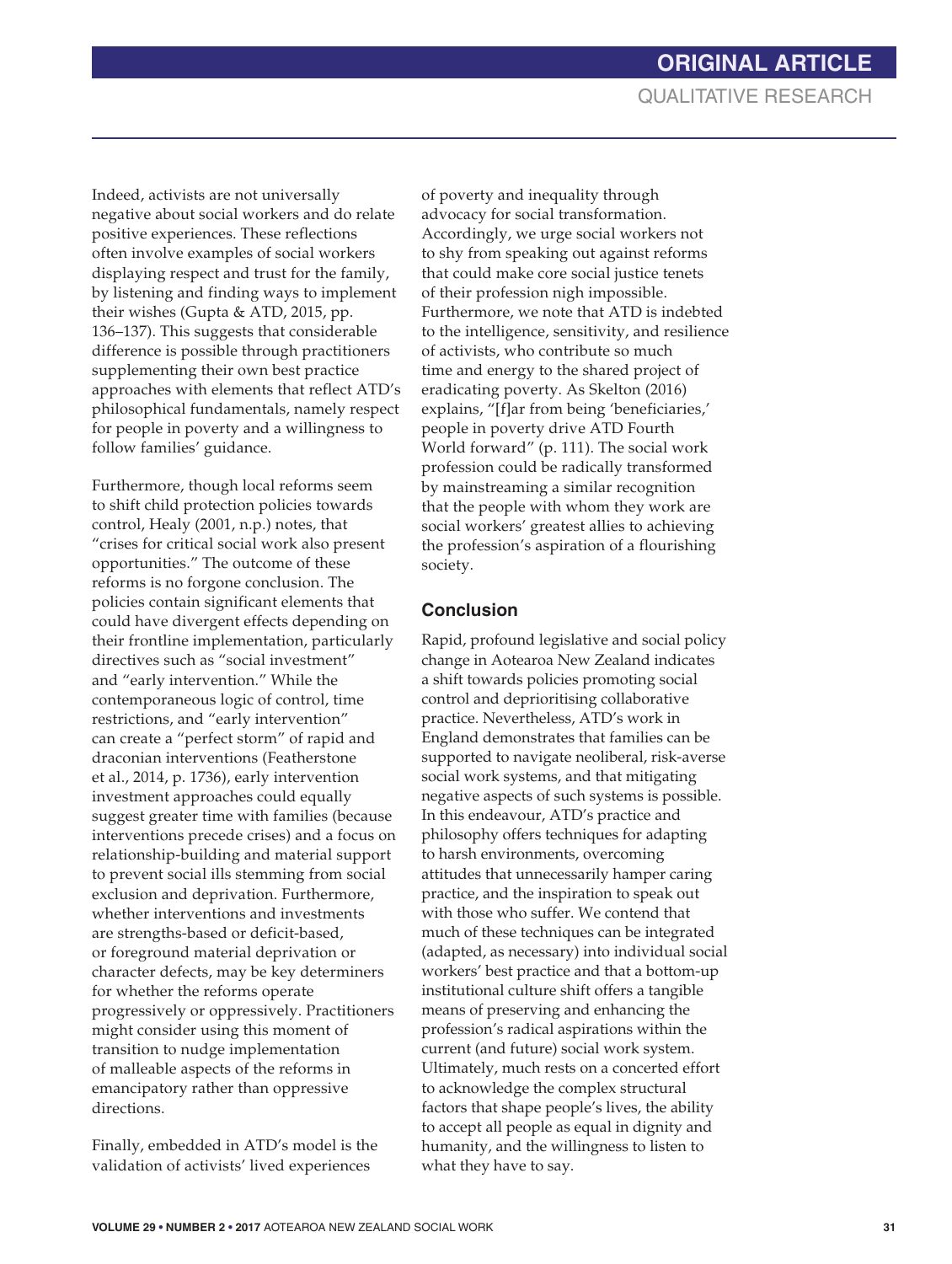#### **References**

- ATD Fourth World. (2005). *Getting the right trainers,* London, UK: Author.
- ATD Fourth World. (2009). *Annual review*. Available on request from atd@atd-uk.org
- ATD Fourth World. (2012). *Annual review*. Retrieved from http://www.atd-fourthworld.org/wp-content/uploads/ sites/5/2015/07/2012-annual-review.pdf
- ATD Fourth World. (2016). *Annual review*. Available on request from atd@atd-uk.org
- ATD Fourth World, & Sajovic, E. (2014). *The roles we play: Recognising the contribution of people in poverty*. London, UK: Author.
- Beddoe, L. (2014). Feral families, troubled families: The spectre of the underclass in New Zealand. *New Zealand Sociology, 29*(3), 51–68.
- Blaiklock, A., Kiro, C., Belgrave, M, Low, W., Davenport, E., & Hassall, I. (2002). When the invisible hand rocks the cradle: New Zealand children in a time of change. (UNICEF, Innocenti Working Paper No. 93).
- Boston, J., & Chapple, S. (2014). *Child poverty in New Zealand*. Wellington, NZ: Bridget Williams Books.
- Children's Commissioner's Expert Advisory Group on Solutions to Child Poverty (2012). *Solutions to child poverty in New Zealand: Evidence for action*. Retrieved from http://www.occ.org.nz/assets/Uploads/EAG/Finalreport/Final-report-Solutions-to-child-poverty-evidencefor-action.pdf
- Connolly, M. (2006). Fifteen years of family group conferencing: Coordinators talk about their experiences in Aotearoa New Zealand. *British Journal of Social Work, 36*(4), 523–540.
- Cottam, H. (2011). Relational welfare. *Soundings, 48*, 134–144.
- Expert Panel on Modernising Child Youth and Family. (2015). *Final report: Investing in New Zealand's children and their families*. Retrieved from https://www.msd.govt.nz/ documents/about-msd-and-our-work/work-programmes/ investing-in-children/investing-in-children-report.pdf
- Featherstone, B. (2016). Telling different stories about poverty, inequality, child abuse and neglect. *Families, Relationships and Societies, 5*(1), 147–153. doi:10.1332/ 204674316X14540714620085
- Featherstone, B., Morris, K., & White, S. (2013). Moving from the individual to the relational: Child protection re-imagined. In Participle (Ed.), *The relational welfare blog: Collection of posts* (pp. 18–20). Retrieved from http://www.participle.net/our-vision
- Featherstone, B., Morris, K., & White, S. (2014). A marriage made in hell: Early intervention meets child protection. *British Journal of Social Work, 44*, 1735–1749. doi:10.1093/bjsw/bct052
- Frykberg, E. (2016, October 12). "I see… a poverty of parental responsibility". *Radio New Zealand*. Retrieved from http://www.radionz.co.nz/news/political/315489/ 'i-see-a-poverty-of-parental-responsibility'
- Gupta, A. (2015). Learning from others: An autoethnographic exploration of children and families social work, poverty and the capability approach. *Qualitative Social Work*. [Advance online publication]. doi:10.1177/1473325015620946
- Gupta, A., & ATD Fourth World. (2015). Poverty and shame—Messages for social work. *Critical and Radical*

*Social Work, 3*(1), 131–139. doi:10.1332/20498601 5X14212365837689

Gupta, A., Blumhardt H., & ATD Fourth World. (2016). Giving poverty a voice: families' experiences of social work practice in a risk-averse child protection system. *Families, Relationships and Societies, 5(1)*, 163-172. doi:10.1332/204674316X14540714620166

- Healy, K. (2001). Reinventing critical social work: Challenges from practice, context and postmodernism. *Critical Social Work, 2*(1).
- Hyslop, I. (2009). Child protection policy and practice: A relationship lost in translation. *Social Policy Journal of New Zealand, 34*, 61–72.

Keddell, E. (2011). Reasoning processes in child protection decision making: Negotiating moral minefields and risky relationships. *British Journal of Social Work, 41*, 1251–1270. doi:10.1093/bjsw/bcr012

- Keddell, E. (2014). The ethics of predictive risk modelling in the Aotearoa/New Zealand child welfare context: Child abuse prevention or neo-liberal tool? *Critical Social Policy, 35*(1), 69-88. doi:10.1177/ 0261018314543224
- Krumer-Nevo, M. (2005). Listening to "life knowledge": A new research direction in poverty studies. *International Journal of Social Welfare, 14*, 99–106.
- Krumer-Nevo, M. (2008). From noise to voice: How social work can benefit from the knowledge of people living in poverty. *International Social Work, 51*(4), 556–565. doi:10.1177/0020872808090248
- Krumer-Nevo, M. (2009). Four scenes and an epilogue: Autoethnography of a critical social work agenda regarding poverty. *Qualitative Social Work, 8*(3), 305–320. doi:10.1177/1473325009337839
- Martin, S. (2016). Shifting power relations in New Zealand child welfare policy: The process and implications of the 2014 amendment to s13 of the CYP&tF Act. *Aotearoa New Zealand Social Work, 28*(2), 40–50.
- Mason, W., & Bywaters, P. (2016). Poverty, child abuse and neglect: patterns of cost and spending. *Families, Relationships and Societies, 5*(1), 155–161. doi:10.1332/ 204674316X14540714620201
- Minister for Social Development (2016, September 21). 717 NZPD (Hansard). Retrieved from https://www. parliament.nz/en/pb/hansard-debates/rhr/combined/ HansD\_20160921\_20160921
- Moyle, P. (2015). *M*á*ori-lived-experiences of the Family Group Conference: A selection of findings*. Unpublished manuscript. Retrieved from https://www.academia. edu/10578356/M%C4%81ori-Lived-Experiences\_of\_the\_ Family\_Group\_Conference\_A\_selection\_of\_findings.
- Munby, J. (2016). *Care cases—The looming crisis* (14<sup>th</sup> View from the President of the Family Division). Retrieved from https://www.judiciary.gov.uk/wp-content/uploads/2014/08/ pfd-view-15-care-cases-looming-crisis.pdf.
- Oak, E. (2016). A minority report for social work? The predictive risk model (PRM) and the Tuituia assessment framework in addressing the needs of New Zealand's vulnerable children. *British Journal of Social Work, 46*, 1208–1223. doi:10.1093/bjsw/bcv028
- O'Brien, M. (2016). The triplets: Investment in outcomes for the vulnerable—Reshaping social services for (some) New Zealand children. *Aotearoa New Zealand Social Work, 28*(2), 9–21.